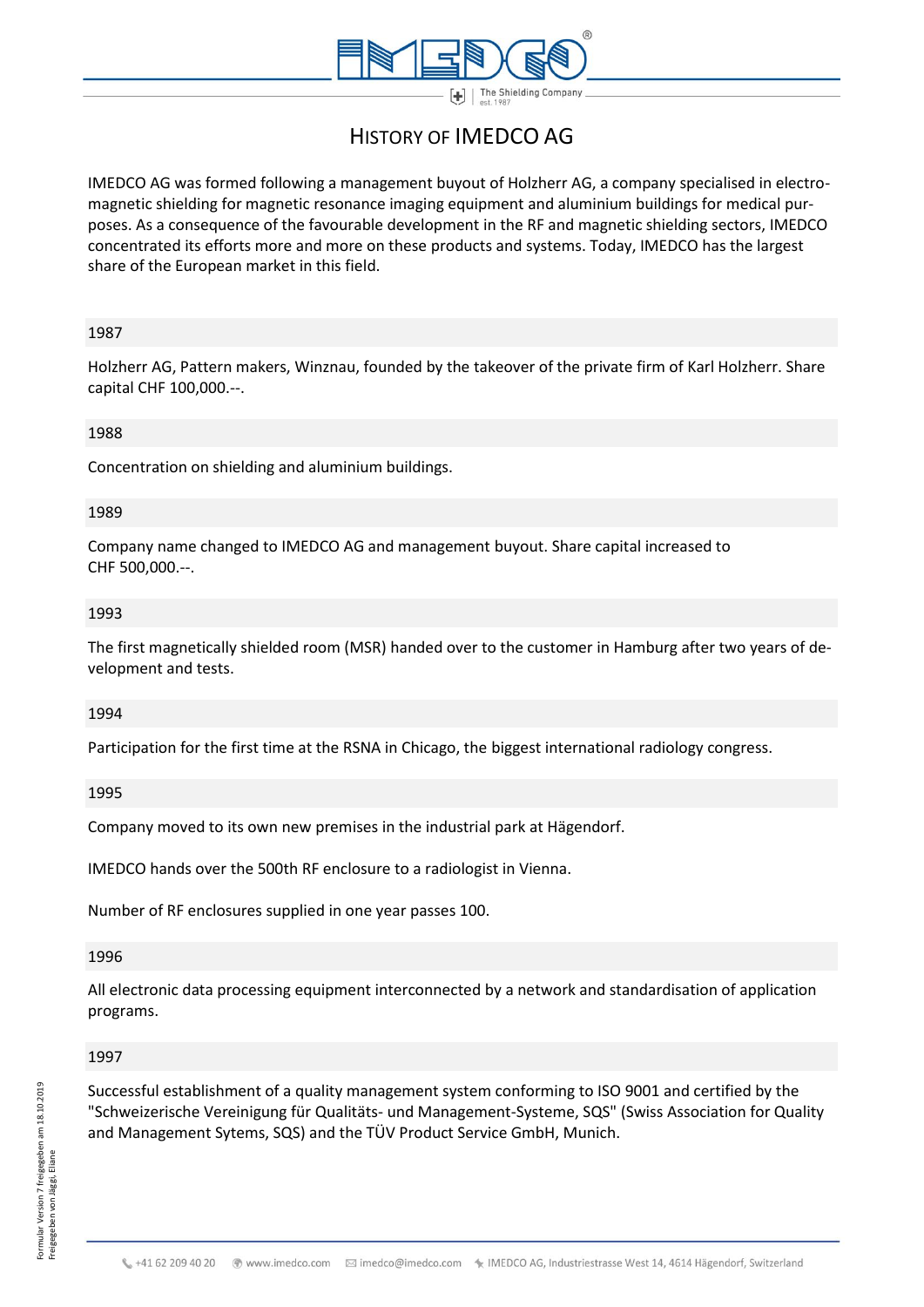

#### 1998

Production of the 10th magnetically shielded room (MSR) for brain research and handover to the University of Utah in Salt Lake City, USA.

IMEDCO Ltd. UK, founded.

1000th RF enclosure handed over to a customer in the USA.

1999

Annual production of enclosures reaches 200.

2000

IMEDCO America Ltd. founded.

2001.

Completition of new storage building.

2002

In the mid summer IMEDCO manufactured and installed the RF enclosure no. 2000.

IMEDCO AMERICA Ltd. moved to the new offices near Indianapolis.

2003

The IMEDCO SilentSHIELDTM Acoustic RF door was awarded a US Patent.

In recognition of the long-lasting contribution to the European Congress of Radiology and for exhibiting during the years 1991 - 2003 IMEDCO has received the MERIT AWARD.

IMEDCO has received a US Patent for its new Acoustic RF enclosure design called SilentSHIELDTM.

2004

RF enclosure no. 2500 was successfully installed in Birmingham USA.

The first Megashield with over 200 tons of iron was installed in Cleveland OH for a 7.0 Tesla magnet for whole body scan.

Trackless RF sliding door was developed and successfully installed in Henderson USA.

2005

IMEDCO Deutschland GmbH, Schwerte (Dortmund) was founded.

### 2006

Imedco Technology (Shenzen) Co. Ltd. was founded in China.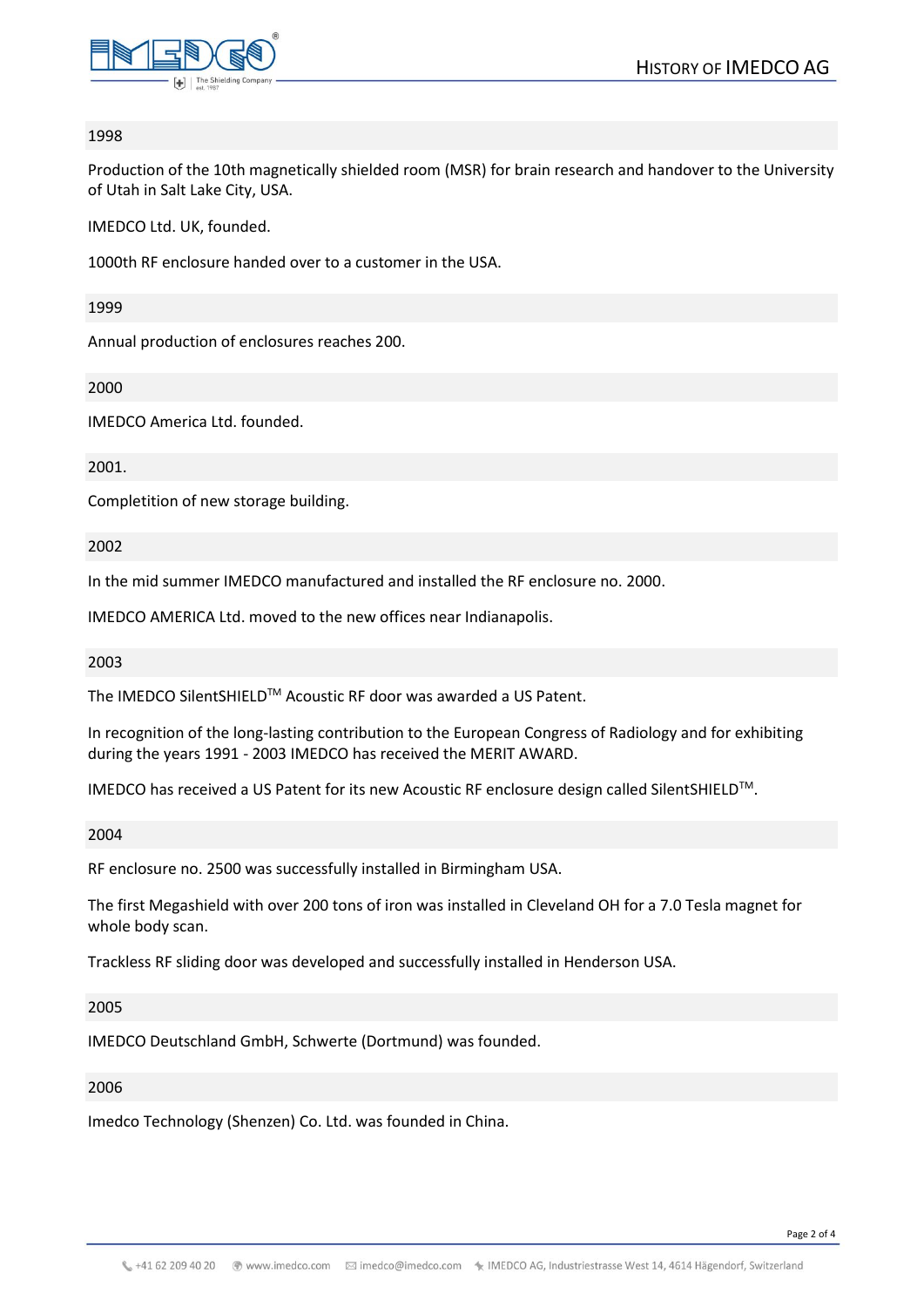

### 2007

Imedco Asia Sdn Bhd. was founded in Malaysia.

### 2008

IMEDCO and Philips cooperate to design and develop "Ambient Experience for MR".

### 2009

New stores and logistics extension completed.

### 2010

Completed the installation of 600 tons Mega-shield and RF enclosure for University of Minnesota- Center for Magnetic Resonance Research to house a Varian 10.5 T MRI. This is the 2nd Mega-shield completed for this site, with the earlier Mega-shield involving 160 tons for a Varian 16.5 T completed in 2009. The CMMR director is Prof. Kamil Ugurbil.

Completed USA Divisions first Intra-operative MR Suite at Henry Ford Hospital in Detroit. The suite included automatic RF Sliding Doors that created a 2 meter clear opening for transfer of patient between operating room and the diagnostic suite.

### 2011

IMEDCO adds LED lighting systems, FerrAlert metal detectors, etc. to its product range.

### 2012

Design and installation of an intra-operative MR suite with many special features at the University of Zurich.

RF enclosure no. 5000 successfully installed at Modena, Italy.

IMEDCO and the TUM (Technical University Munich, Prof. Fierlinger) design and develop together a magnetically shielded room (MSR) for research purpose. Inside this MSR the magnetically quietest place on earth is created. The shielding factors of this room are the best factors ever achieved worldwide! World record!

### 2013

RF enclosure no. 5500 was successfully installed in Bangkok, Thailand.

### 2014

Design and development of a new Ambient Experience product with Philips called "InBore Experience for MR".

The completely redesigned website goes online.

### 2015

IMEDCO was elected by ERASMUS MEDICAL CENTER, Rotterdam to plan and deliver RF-shielding for their new buildings. The contracts includes multiple IMEDCO shielding products for both, Hyperthermia and also Radiology Department for a total number of 11 shielded rooms.

Furthermore IMEDCO reached the RF enclosure no. 6000.